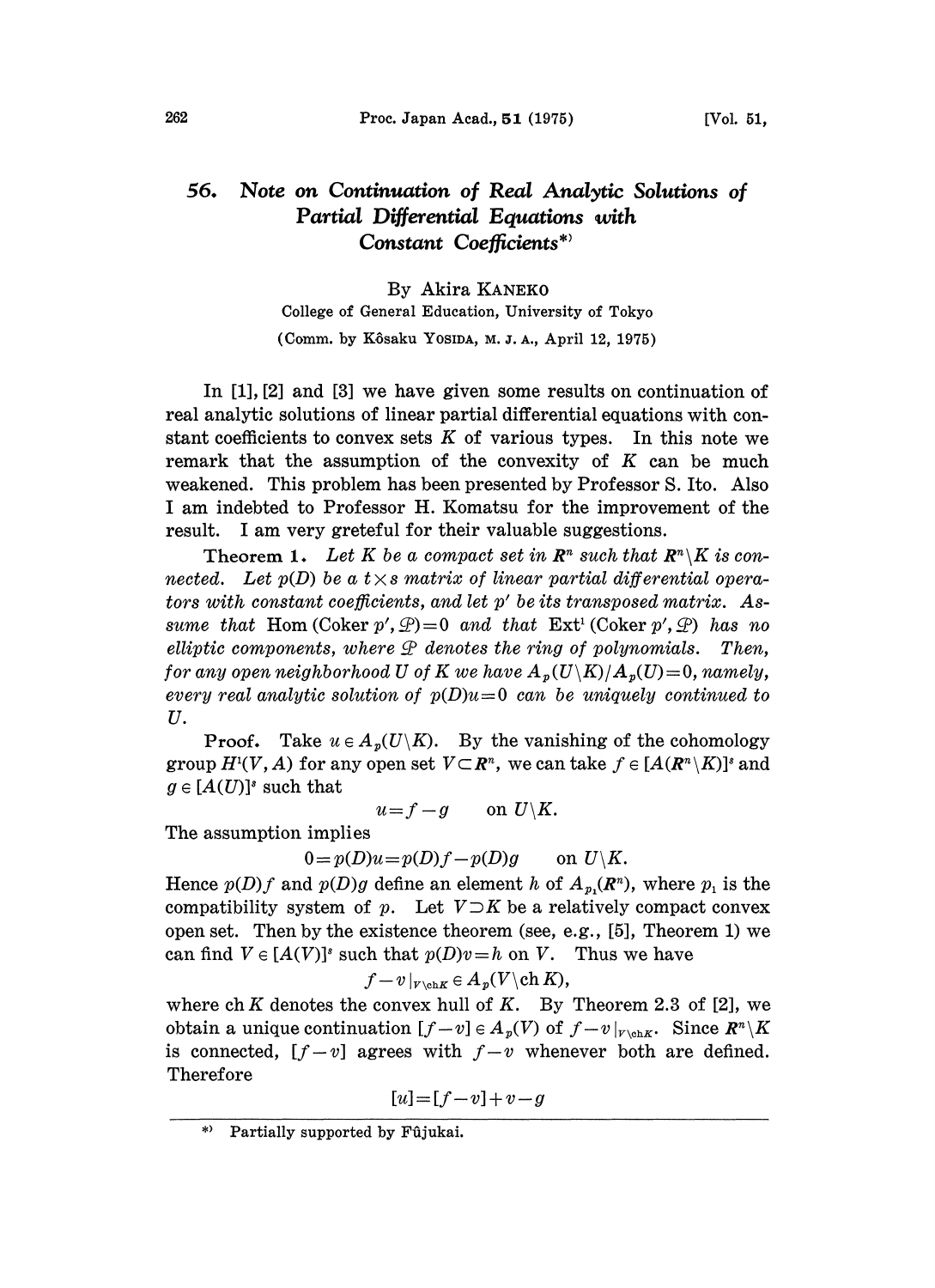gives a real analytic continuation of u to the neighborhood  $V \cap U$  of K. Considering the unique continuation property again, we have obtained the extension of u to  $A_p(U)$ . q.e.d.

We can give <sup>a</sup> more general result: The following is <sup>a</sup> real analytic version of the results of Komatsu [6], Theorem 4.1.

**Theorem 2.** Let K be a compact subset of  $\mathbb{R}^n$ . Then for any open neighborhood U of K we have  $H^1_K(U, A_p) \cong A_p(U\backslash K)/A_p(U)$ . Hence the latter quotient space does not depend on  $U$ .

Proof. We have the following long exact sequence in the general cohomology theory:

$$
\begin{aligned} 0{\longrightarrow} A_p(U){\longrightarrow} A_p(U\backslash K){\longrightarrow} H_{\mathbb{K}}^1(U,A_p)\\ {\longrightarrow} H^1(U,A_p){\longrightarrow} H^1(U\backslash K,A_p).\end{aligned}
$$

Thus it suffices to show that the restriction mapping  $H^1(U,A_p)$  $\rightarrow H^1(U\backslash K, A_p)$  is injective. Since the cohomology groups  $H^k(V, A)$ vanish for  $k\geqslant 1$  for any open subset  $V\subset\mathbb{R}^n$ , we can calculate  $H^1(U, A_p)$ and  $H^1(U \backslash K, A_p)$  employing the resolution

$$
0 \longrightarrow A_p \longrightarrow A^s \longrightarrow A^t \longrightarrow A^{t_2} \longrightarrow \cdots
$$

Thus we have

 $H^1(U, A_p) \cong A_{p_1}(U)/p(D)[A(U)]^s.$  $H^1(U\backslash K, A_p)\cong A_{p_1}(U\backslash K)/p(D)[A(U\backslash K)]^s.$ 

Take a representative  $u(x) \in A_{p}(U)$  of an element of  $H^1(U, A_p)$  which goes to zero cohomology class by the restriction. This obviously implies that  $u|_{U\setminus K}=p(D)v$  for some  $v\in [A(U\setminus K)]^s$ .

Now we consider v as a section of  $\tilde{\mathcal{O}}^s$  on  $U\setminus K$ , where  $\tilde{\mathcal{O}}$  denotes the sheaf of slowly increasing holomorphic functions on  $D<sup>n</sup> \times i\mathbb{R}<sup>n</sup>$ ;  $D<sup>n</sup>$  is the directional compactification of  $\mathbb{R}^n$  and  $\tilde{\mathcal{O}}|_{\mathbb{R}^n}$  agrees with A (see [4]). We have  $H^1(V, \tilde{\mathcal{O}})=0$  for any open set  $V\subset \mathbf{D}^n$  ([4], Theorem 3.1.8). Thus we can find  $f \in [\tilde{\mathcal{O}}(D^n \backslash K)]^s$  and  $g \in [A(U)]^s$  such that  $v=f-g$  on  $U\backslash K$ . We have

$$
p(D)f = p(D)v + p(D)g = u + p(D)g \quad \text{on } U \backslash K.
$$

Hence  $p(D)f$  can be extended analytically to K. The extended element h obviously satisfies  $p_1(D)h=0$ , and belongs to  $[\tilde{\mathcal{O}}(D)]^s$ . The latter implies especially that h is holomorphic on a complex strip around  $\mathbb{R}^n$ with a fixed breadth. Thus by the above quoted existence theorem ([5], Theorem 1) we can find  $w \in [A(\mathbb{R}^n)]^s$  such that  $p(D)w=h$ . Thus we conclude that  $u=p(D)(w-g)$  with  $w-g\in [A(U)]^s$ . This implies that u represents the zero cohomology class also in  $H<sup>1</sup>(U, A<sub>p</sub>)$ . The injectivity is proved. Due to the excision theorem  $H^1_K(U, A_p)$  does not depend on  $U$ .  $q.e.d.$ 

Finally we give a similar result for the situation in [3]. Since the sufficient conditions given there are complicated, we do not repeat them here.